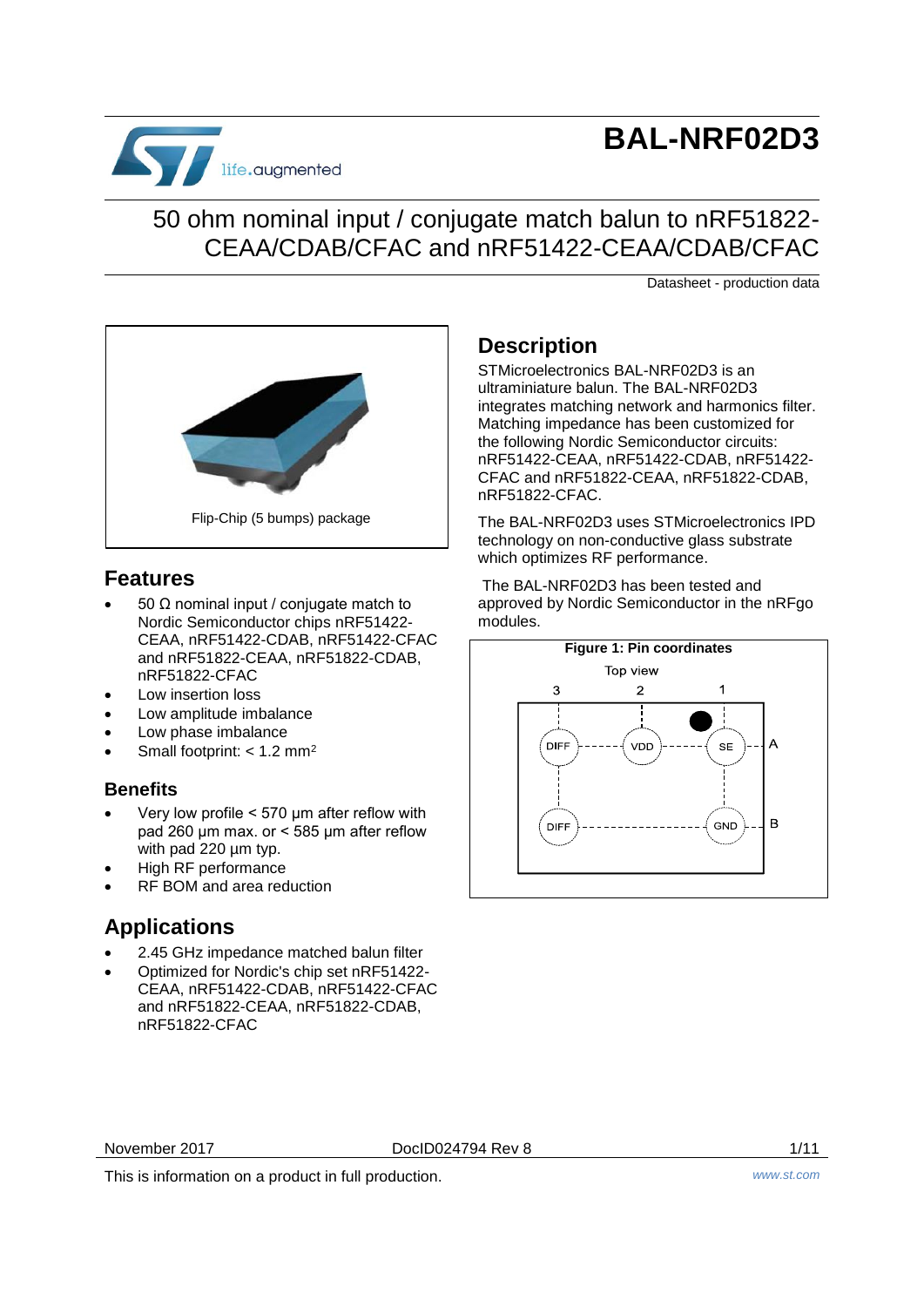## **Application**



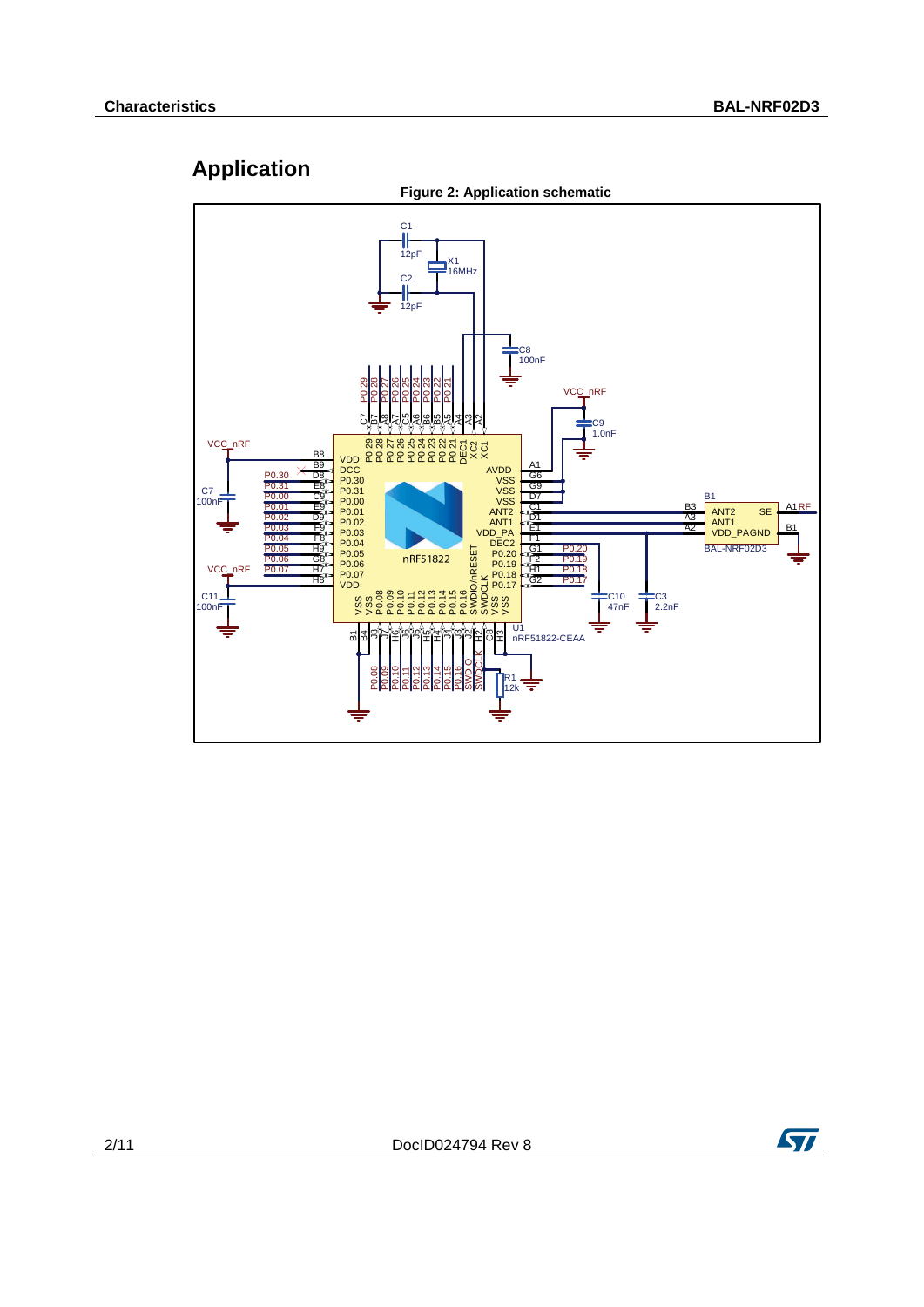# **1 Characteristics**

|                             | <b>Parameter</b>                                                                                     |     |      | Value  |             |
|-----------------------------|------------------------------------------------------------------------------------------------------|-----|------|--------|-------------|
| Symbol                      |                                                                                                      |     | Typ. | Max.   | <b>Unit</b> |
| P <sub>IN</sub>             | Input power RF <sub>IN</sub>                                                                         |     |      | 20     | dBm         |
|                             | ESD ratings human body model (JESD22-A114-C), all I/O<br>one at a time while others connected to GND |     |      |        |             |
| V <sub>ESD</sub>            | ESD ratings charge device model (JESD22-C101-C)                                                      | 500 |      |        | v           |
|                             | ESD ratings machine model, all I/O                                                                   | 200 |      |        |             |
| Top                         | Operating temperature (JESD22-A115-C), all I/O                                                       |     |      | $+105$ | °C          |
| $\mathsf{T}_{\mathsf{stg}}$ | Storage temperature range                                                                            |     |      | $+150$ | °C          |

#### **Table 1: Absolute ratings (limiting values)**

### **Table 2: Impedances (Tamb = 25 °C)**

|              | <b>Parameter</b>                      |      | Value   |                     |  |  |
|--------------|---------------------------------------|------|---------|---------------------|--|--|
| Symbol       |                                       | Min. | Typ.    | <b>Unit</b><br>Max. |  |  |
| <b>Z</b> out | Nominal differential output impedance |      | matched | -                   |  |  |
| Zın          | Nominal input impedance               |      | 50      | -                   |  |  |

#### **Table 3: RF performances (Tamb = 25 °C)**

|                 | <b>Parameter</b>                         | Value |      |      |      | Unit       |
|-----------------|------------------------------------------|-------|------|------|------|------------|
| <b>Symbol</b>   |                                          |       |      | Typ. | Max. |            |
|                 | Frequency range (bandwidth)              |       | 2400 |      | 2540 | <b>MHz</b> |
| ΙL.             | Insertion loss in bandwidth              |       |      | 1.9  |      | dB         |
| <b>RL</b>       | Return loss in bandwidth                 |       |      | 12   |      | dB         |
| <b>wimb</b>     | Phase imbalance                          |       |      | 6    |      | $\circ$    |
| Aimb            | Amplitude imbalance                      |       |      | 0.15 |      | dB         |
| 2f0             | 2nd harmonic S21 attenuation<br>4880 MHz |       | 44   | 10   |      | dB         |
| 3f <sub>0</sub> | 3rd harmonic S21 attenuation<br>7320 MHz |       |      | 20   |      | dB         |

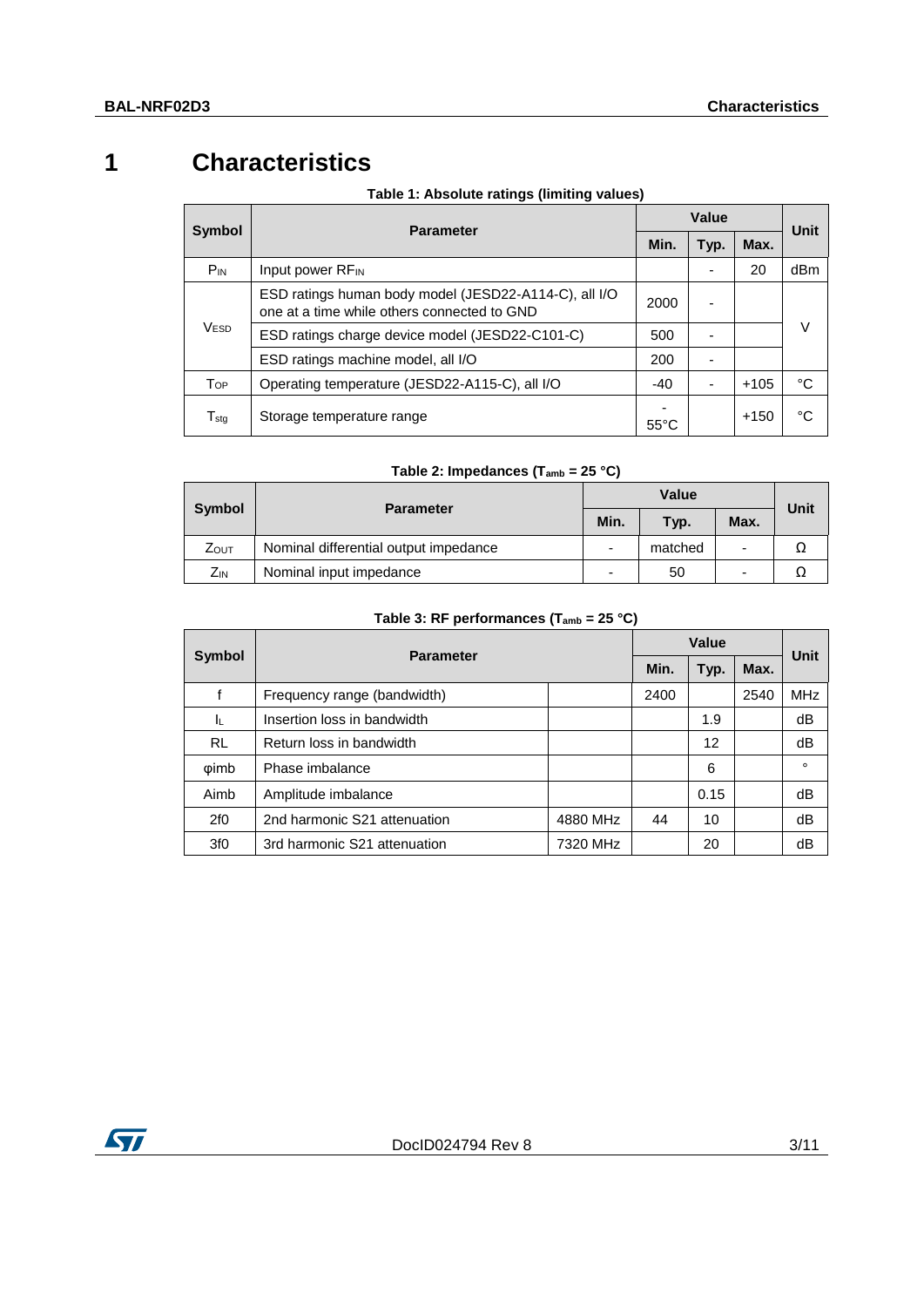### **1.1 On-board measurements**







4/11 DocID024794 Rev 8

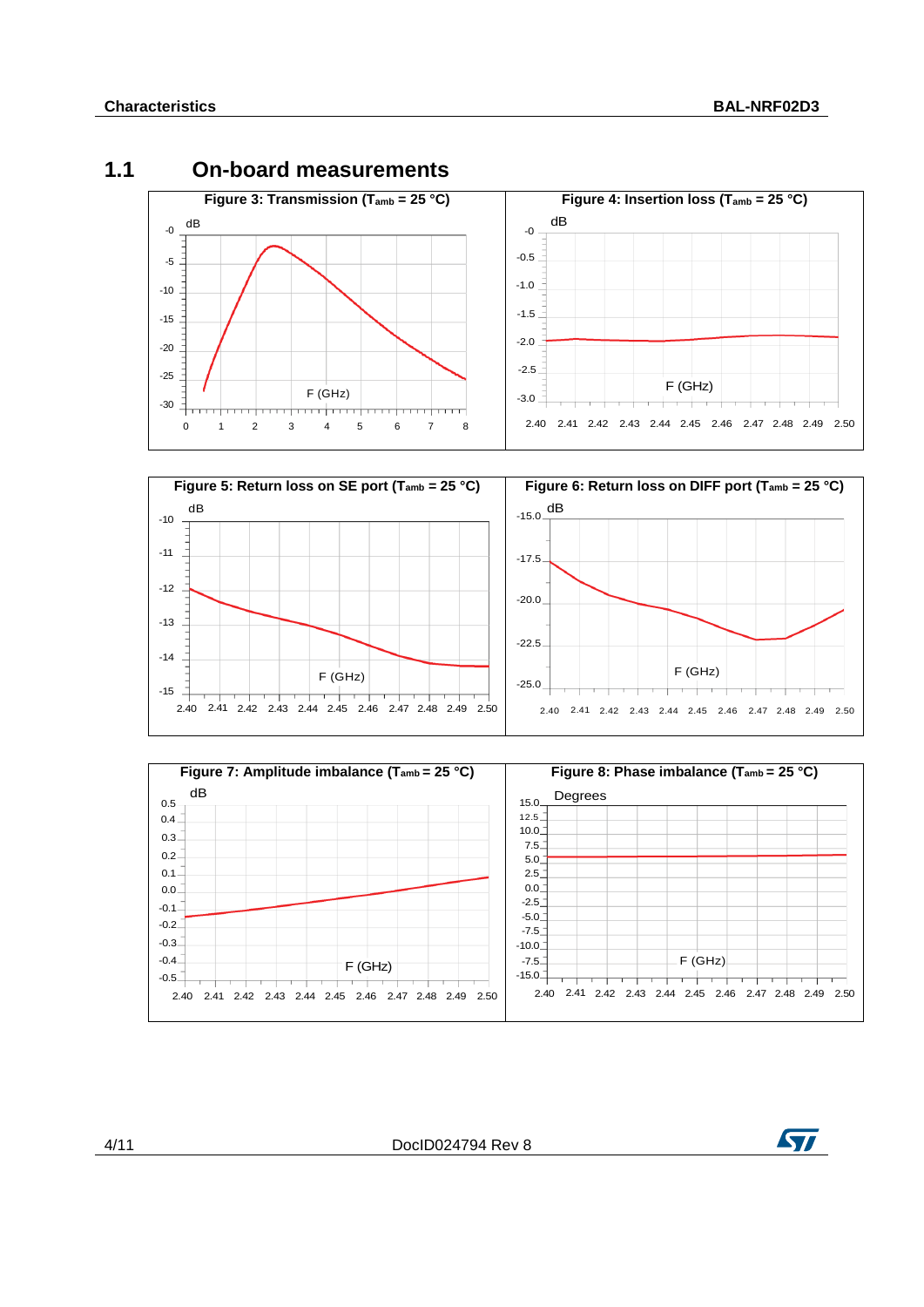| $1000 - 1000$        |                |                   |  |  |
|----------------------|----------------|-------------------|--|--|
| nRF51422 IC revision | Packet/variant | <b>Build code</b> |  |  |
|                      | <b>CEAA</b>    | A0A               |  |  |
|                      | <b>CEAA</b>    | Bx <sub>0</sub>   |  |  |
|                      | <b>CDAB</b>    | Ax <sub>0</sub>   |  |  |
| 3                    | <b>CEAA</b>    | Cx0               |  |  |
|                      | <b>CFAC</b>    | Ax0               |  |  |

#### **Table 4: Compatibility matrix (nRF51422)**

| nRF51822 IC revision | Packet/variant | <b>Build code</b> |
|----------------------|----------------|-------------------|
|                      | <b>CEAA</b>    | <b>BA</b>         |
|                      | <b>CEAA</b>    | B <sub>0</sub>    |
|                      | <b>CEAA</b>    | CA <sub>0</sub>   |
| 2                    | <b>CEAA</b>    | DA0               |
|                      | <b>CEAA</b>    | Dx0               |
|                      | CDAB           | Ax <sub>0</sub>   |
| 3                    | <b>CEAA</b>    | Ex0               |
|                      | <b>CFAC</b>    | Ax <sub>0</sub>   |

#### **Table 5: Compatibility matrix (nRF51822)**

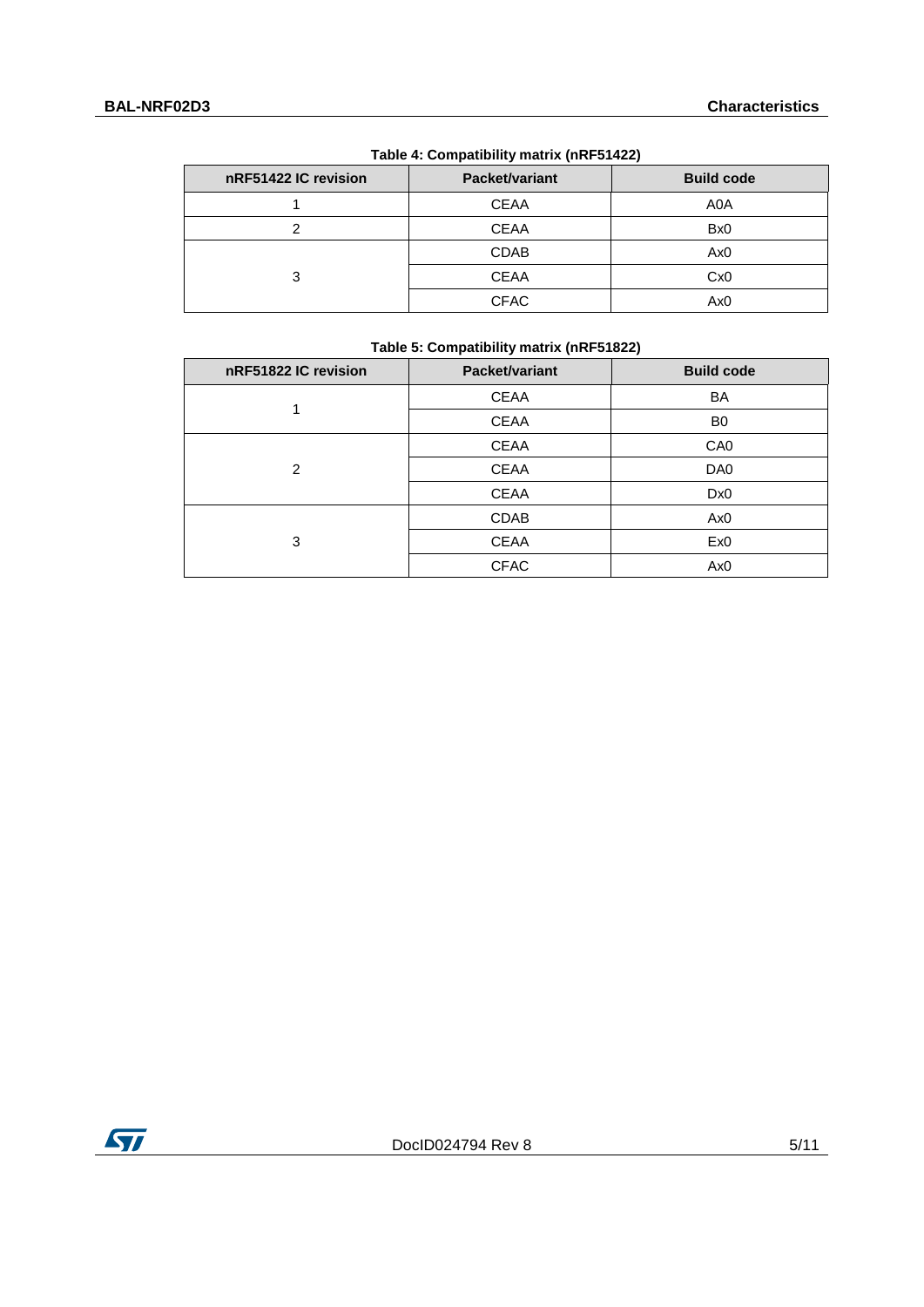### **2 Package information**

In order to meet environmental requirements, ST offers these devices in different grades of ECOPACK® packages, depending on their level of environmental compliance. ECOPACK® specifications, grade definitions and product status are available at: *www.st.com*. ECOPACK® is an ST trademark.

- Epoxy meets UL94, V0
- Lead-free package

### **2.1 Flip-Chip 5 bumps package information**



**Figure 9: Flip-Chip 5 bumps package outline**

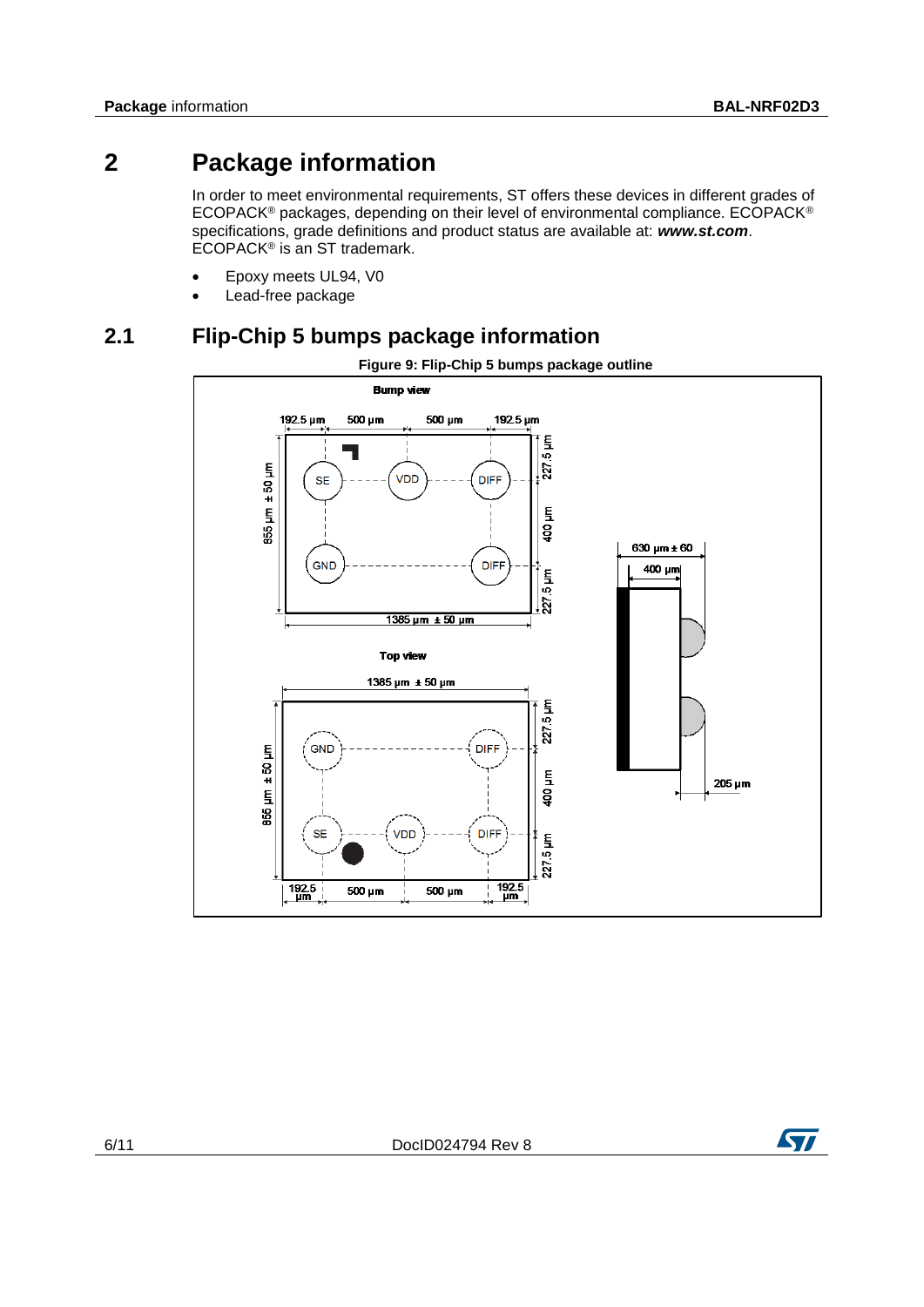

**Figure 11: PCB stack-up recommendation**



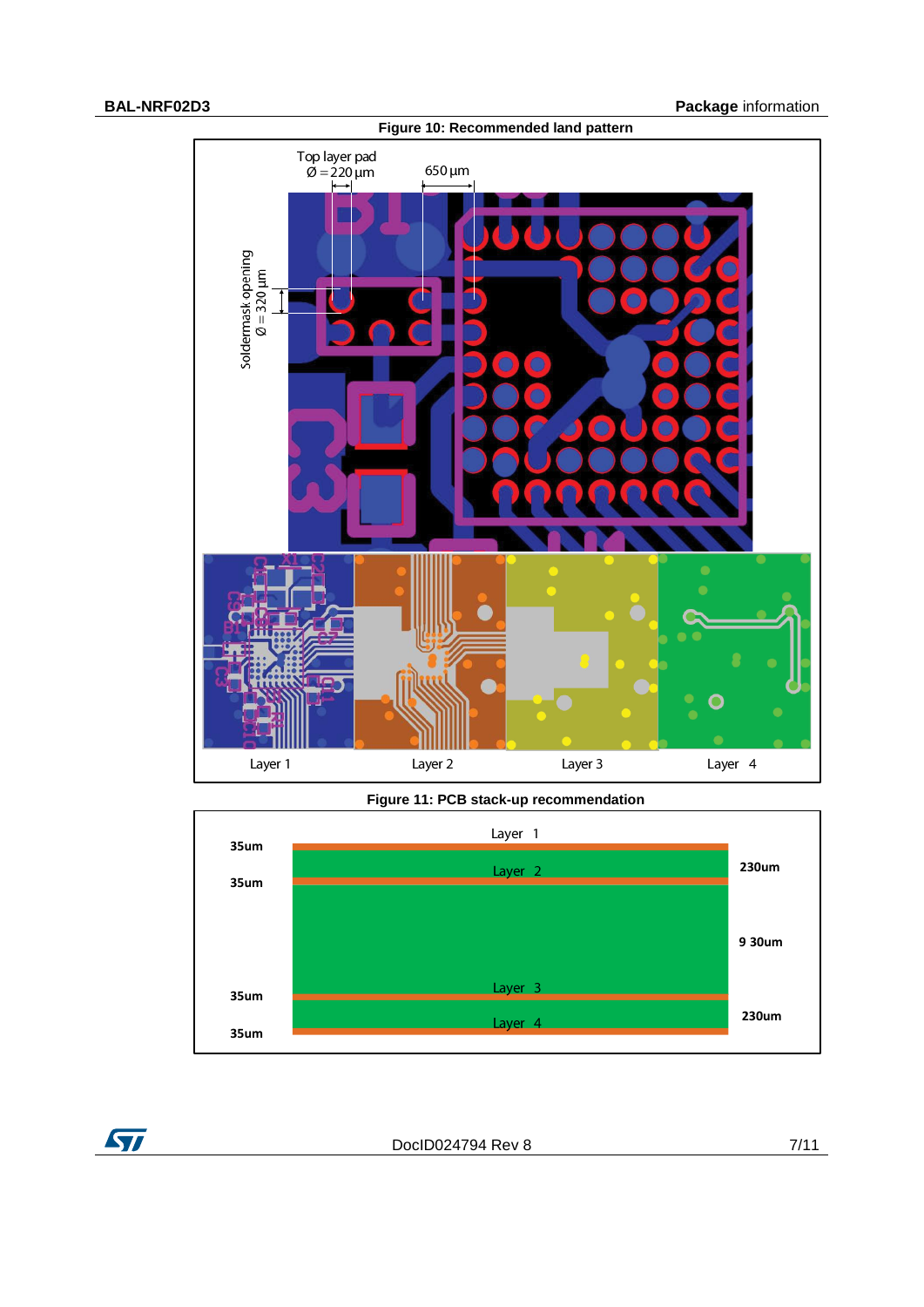# **2.2 Flip-chip 5 bumps packing information**







More packing information is available in the application note:

- AN2348 Flip-Chip: "Package description and recommendations for use"
- AN4315: "BAL-NRF02D3 matched balun with integrated harmonics filter for Nordic Semiconductor ultralow power transceivers"

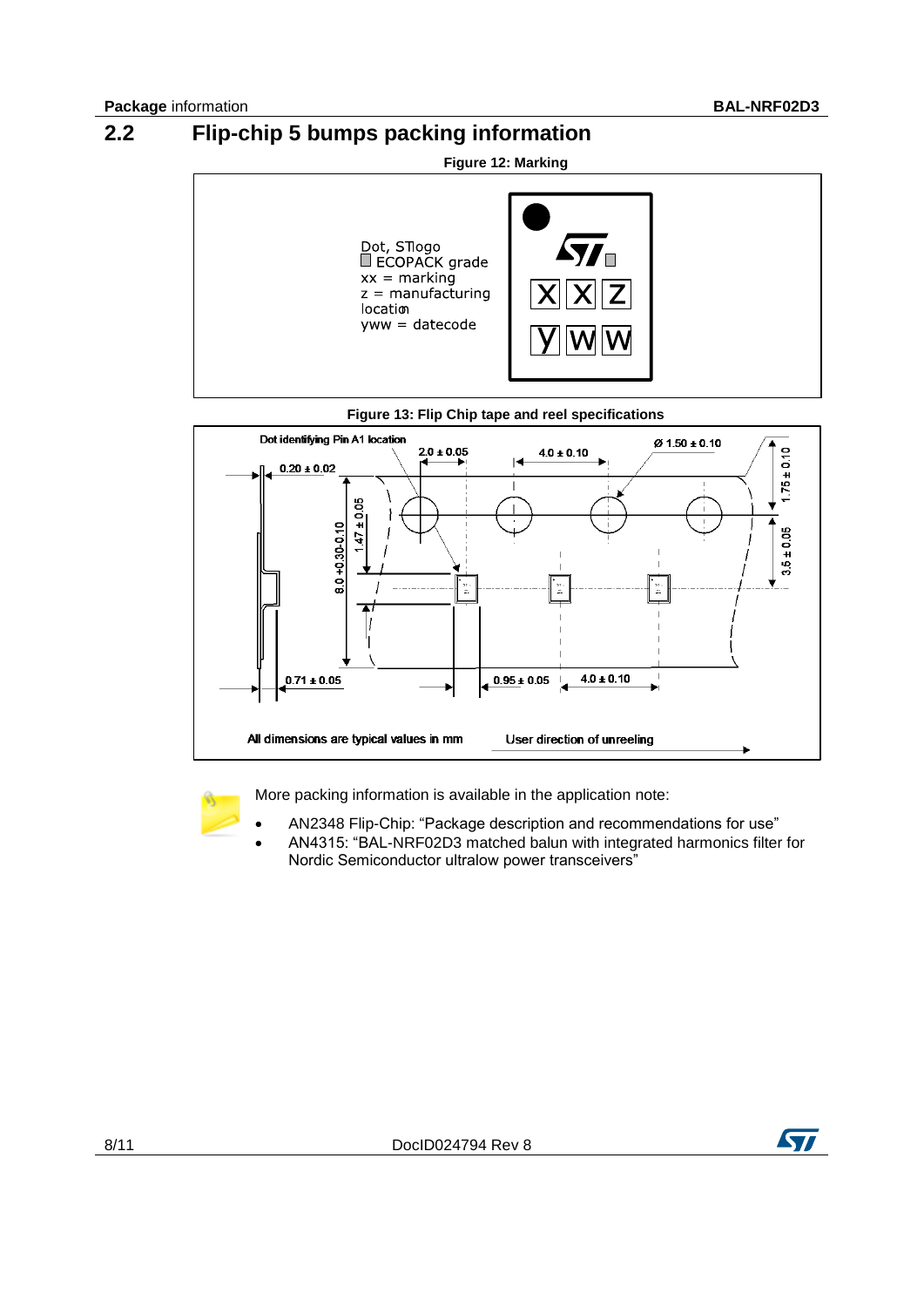**BAL-NRF02D3 Package** information



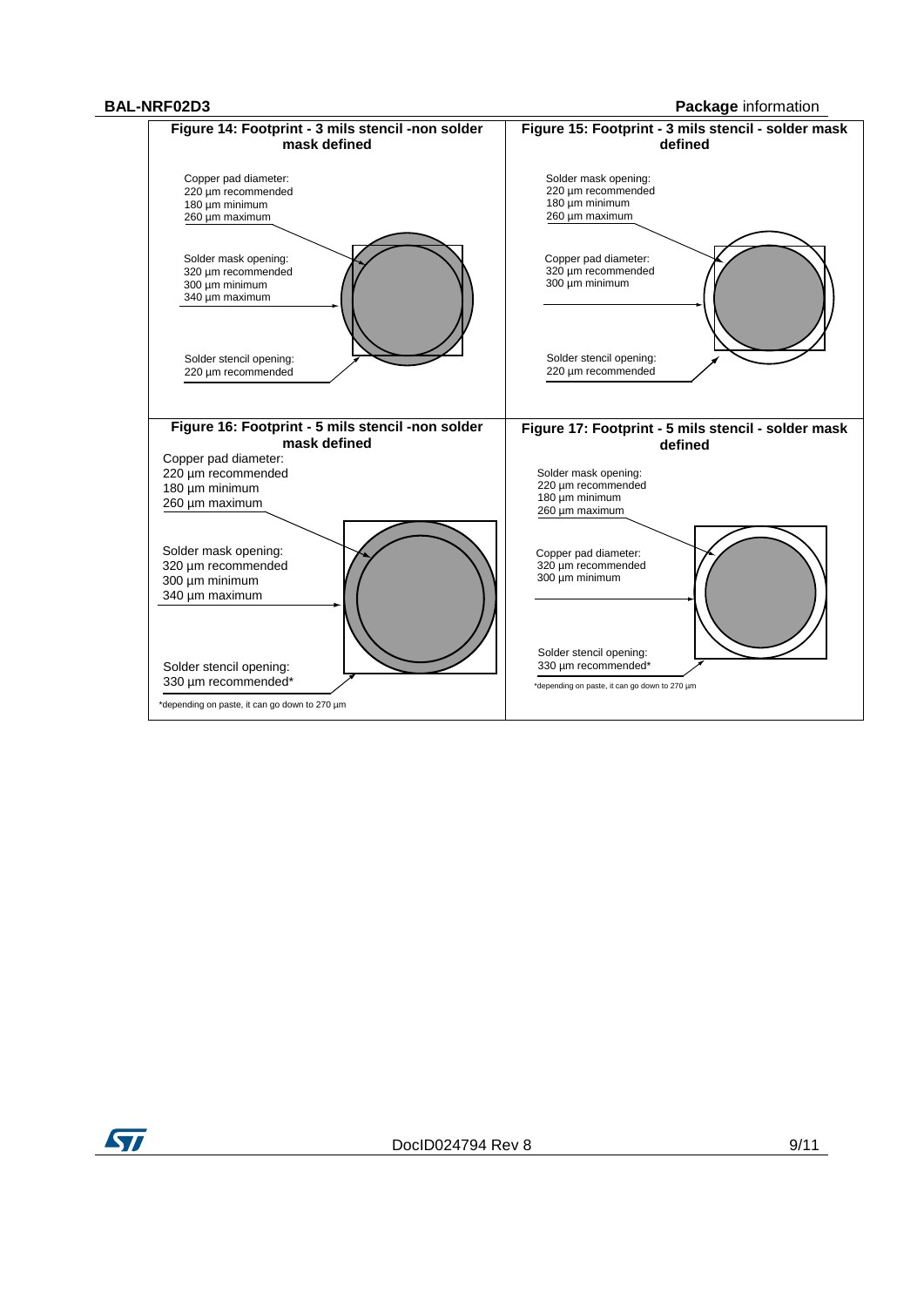# **3 Ordering information**

| Table 6: Ordering information |                |                   |         |           |               |
|-------------------------------|----------------|-------------------|---------|-----------|---------------|
| Order code                    | <b>Marking</b> | Package           | Weiaht  | Base gty. | Delivery mode |
| BAL-NRF02D3                   | SK             | Flip-Chip 5 bumps | 1.44 ma | 5000      | Tape and reel |

# **4 Revision history**

#### **Table 7: Document revision history**

| Date        | <b>Revision</b> | <b>Changes</b>                                         |  |
|-------------|-----------------|--------------------------------------------------------|--|
| 02-Jul-2013 |                 | Initial release.                                       |  |
| 30-Aug-2013 | 2               | Updated Table 1.                                       |  |
| 13-Oct-2014 | 3               | Updated Figure 9.                                      |  |
| 25-Mar-2015 | 4               | Updated cover page, added Table 4 and Table 5.         |  |
| 15-Jun-2015 | 5               | Updated Table 1.                                       |  |
| 07-Dec-2016 | 6               | Updated Table 1: "Absolute ratings (limiting values)". |  |
| 02-Aug-2017 |                 | Updated Section 3: "Ordering information".             |  |
| 14-Nov-2017 | 8               | <b>Updated Section "Benefits".</b>                     |  |

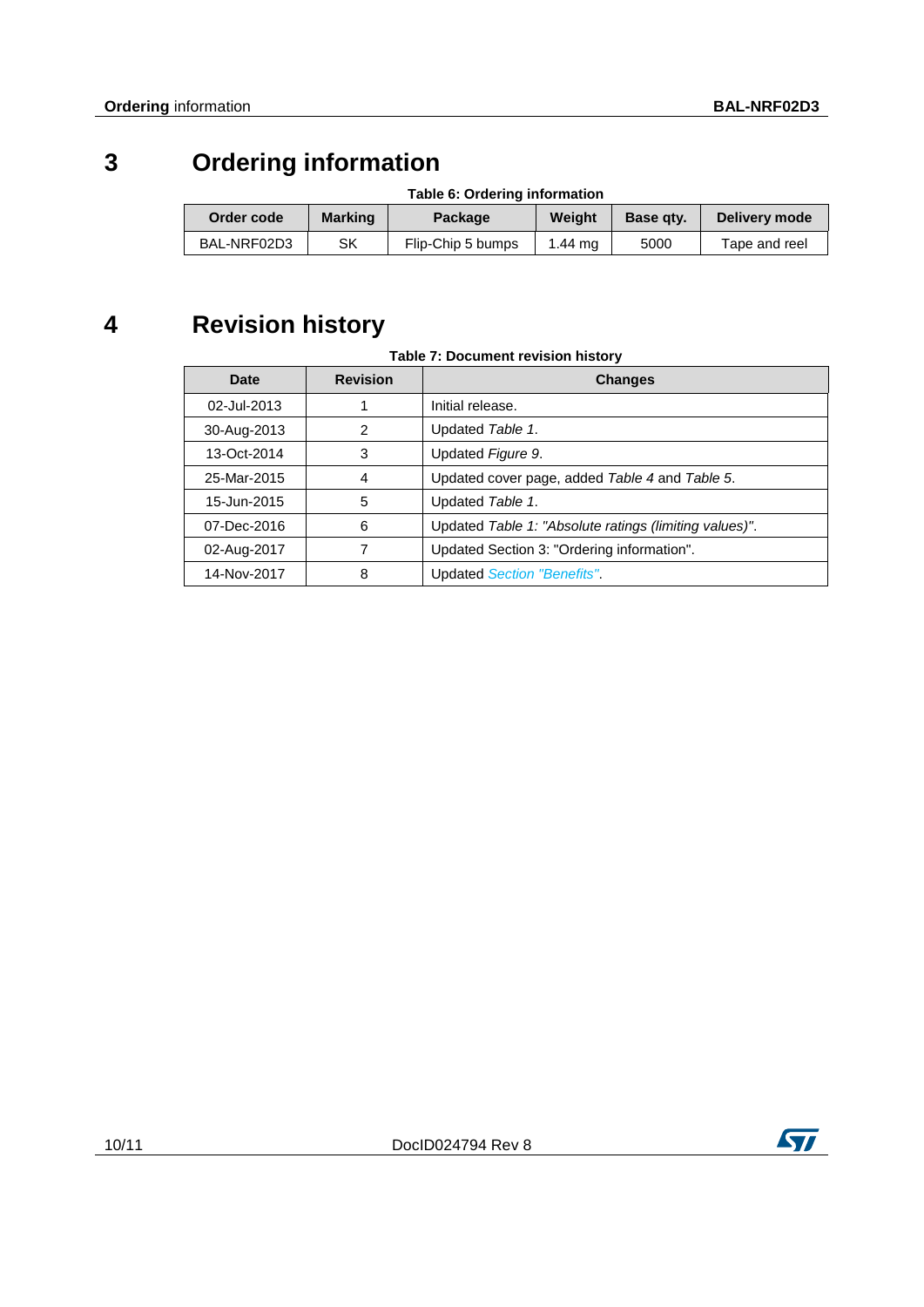#### **BAL-NRF02D3**

#### **IMPORTANT NOTICE – PLEASE READ CAREFULLY**

STMicroelectronics NV and its subsidiaries ("ST") reserve the right to make changes, corrections, enhancements, modifications, and improvements to ST products and/or to this document at any time without notice. Purchasers should obtain the latest relevant information on ST products before placing orders. ST products are sold pursuant to ST's terms and conditions of sale in place at the time of order acknowledgement.

Purchasers are solely responsible for the choice, selection, and use of ST products and ST assumes no liability for application assistance or the design of Purchasers' products.

No license, express or implied, to any intellectual property right is granted by ST herein.

Resale of ST products with provisions different from the information set forth herein shall void any warranty granted by ST for such product.

ST and the ST logo are trademarks of ST. All other product or service names are the property of their respective owners.

Information in this document supersedes and replaces information previously supplied in any prior versions of this document.

© 2017 STMicroelectronics – All rights reserved